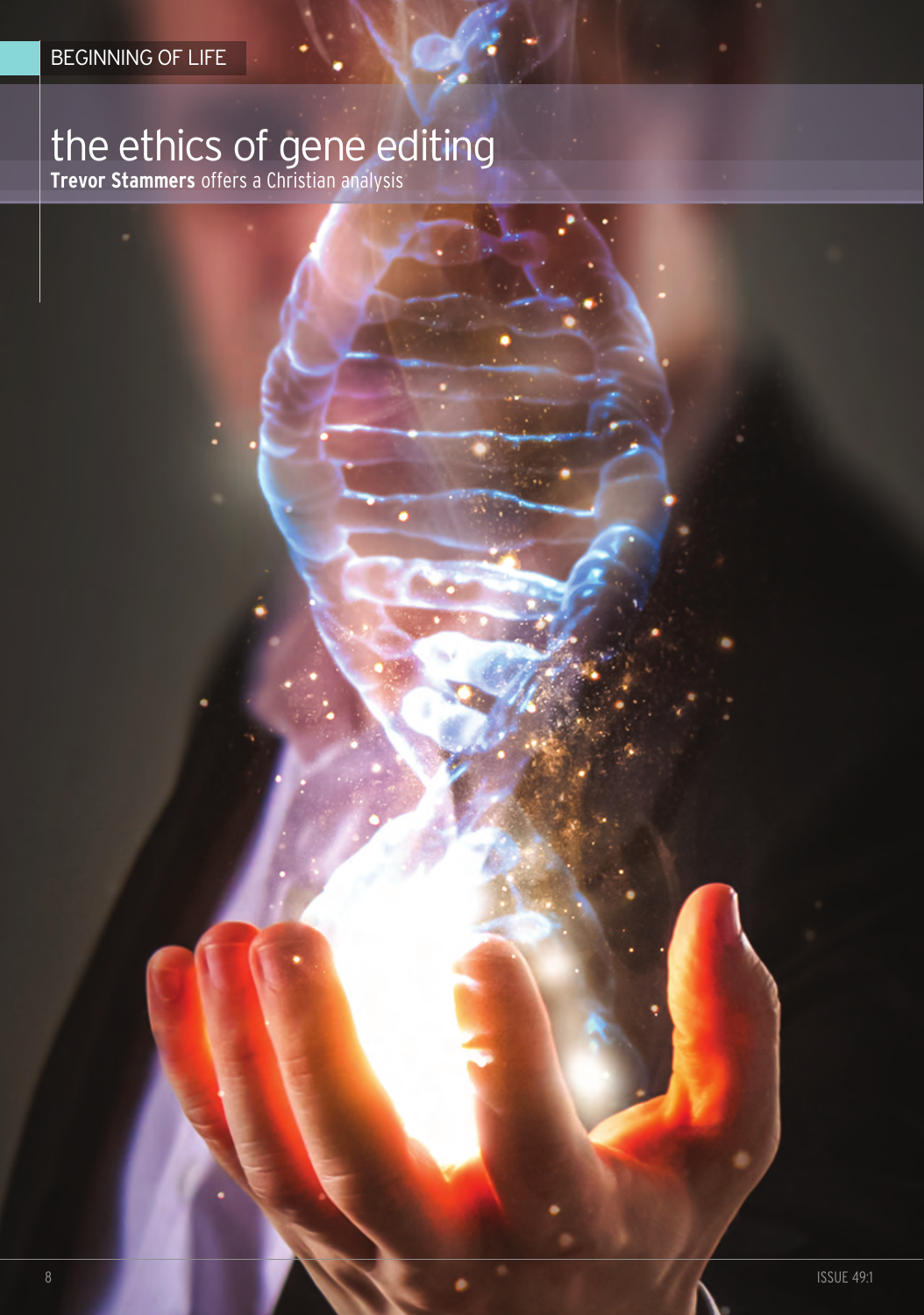

Trevor Stammers is a Reader in Bioethics, Director of the Institute of Theology at the Centre for Bioethics and Emerging Technologies at St Mary's University, Twickenham, and is editor of *The New Bioethics*.

efore the completion of the Human Genome Project (HGP) in 2003, it was thought there were around 80,000 coding genes for proteins. One of the big surprises of the mapping was the actual number turning out to be around 25,000, and the rest of the DNA was initially written off as redundant and labelled as 'junk'.

However the 2012 publication of the Encyclopaedia of DNA Elements (ENCODE)1 challenged that dismissive label showing that much of that 'junk' DNA consists of genes for non-coding RNAs involved in regulating protein coding genes. <sup>2</sup> The analogy of the genome as the 'book of life' has hence been superseded by less linear ones such as the internet of life where the switches that operate active components may be separated from them by vast distances within the genome. In 2013, a paper described the use of an endonuclease, CRISPR Cas 9, <sup>3</sup> to edit DNA in eukaryotic cells. <sup>4</sup> Such genetic scissors had been around for years but CRISPR Cas 9 was the first to combine accuracy, economy and speed enabling such rapid progress in the field. It has already led to cures of leukaemia using a virus to add a gene to the patient's immune cells that makes them target cancer cells. <sup>5</sup>

However, the pioneers of genome editing have wider goals than the mere treatment of disease. For most of them, creation of embryos explicitly for experimentation and destruction is ethically acceptable. However, alteration of the germ line (which would pass changes down generations) and genetic enhancement are also on the agenda.

Christian writing on gene editing often emphasises the Genesis account of creation which I now explore using Dietrich Bonhoeffer's 1937 work, Creation and Fall. <sup>6</sup>

# hype about both the elimination of all genetic disease and the advent of designer babies is likely to remain just that for the foreseeable future

### origins: creation and fall

Bonhoeffer emphasises several elements. First, God is distinct from his creation; creation is not a fragment of God. He does not give birth to the universe but speaks it into being. He creates by his word alone.

Furthermore, that 'which is created by the Word out of nothing, that which is called forth into being, remains sustained by the sight of God'. God does not wind up the universe like a clock and leave it to tick on of its own accord; rather 'he holds all creation together'<sup> $7$ </sup> and 'sustains all things by his powerful word'. <sup>8</sup>

God also speaks life into being – vegetation, sealife, birds and land animals, all 'according to their kind'. <sup>9</sup> However, when it comes to the creation of humankind, another element is involved. God creates humankind in his own image, male and female, from the dust of the earth. The human body is fashioned out of earth just like those of other animals, but God breathes his life uniquely into this creature which becomes 'a living soul'. <sup>10</sup>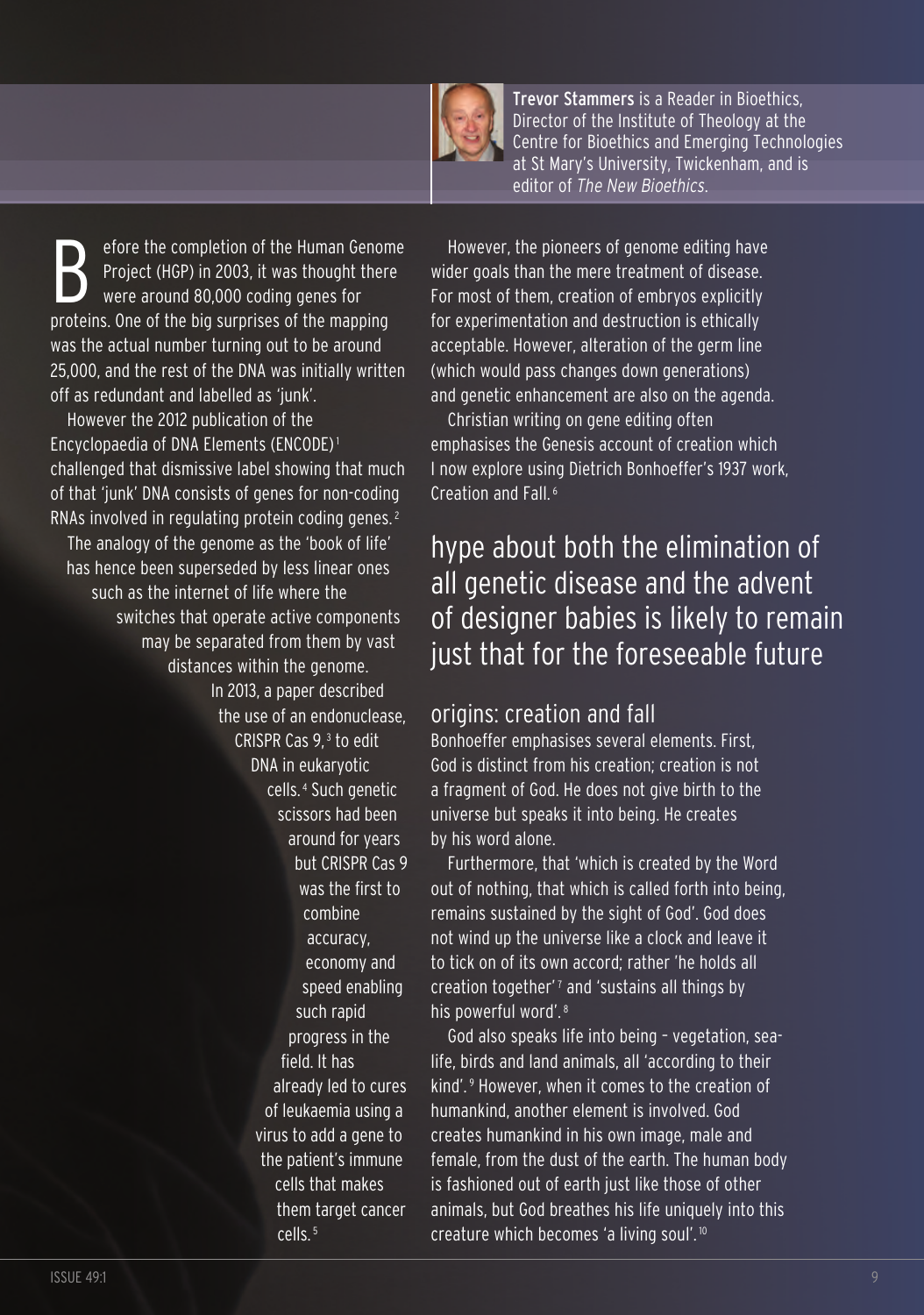bonhoeffer singles out two prime elements of what it means to be 'in the image of God'; first, that it means to be free and in particular, free to worship the creator, and second that it entails the delegated authority of god to rule over creation responsibly: 'I belong to this world completely. It bears me, nourishes, and holds me. but my freedom from it consists in the fact that world to which I am bound …is subjected to me and that I am to rule over [it].'<sup>11</sup>

bonhoeffer's synopsis of the creation narrative ties in surprisingly well with contemporary knowledge of genomics. The account emphasises:

- a) all living things, including human beings, are created out of the clay of the earth. The fact then that the HgP has shown us that there is a huge similarity between the DNA of all species is no challenge to belief in a creator; the bible does not encourage us to have too high an opinion of ourselves. <sup>12</sup> It should therefore not concern us that as a species we share over 98% of our DNA with a chimpanzee. We came from the same clay after all.
- b) our physical embodiment is affirmed along with the rest of creation as being very good. It is not a mistake that we have bodies like other animals but rather, this is god's intention. therefore, we are not to regard our bodies as prisons from which to escape but as a 'temple of God',<sup>13</sup> through which we are to live for his worship and praise.
- c) despite our genomic similarities with the rest of living things, we are different. christians have no option but to be 'guilty' of speciesism. not because we believe other species should be treated in any way we like — there are many scriptural warnings against inhuman treatment of animals, <sup>14</sup> but because we alone have the freedom to rule over and care for the rest of creation and are delegated his authority to do so. <sup>15</sup>

though for bonhoeffer a key element of being made in the image of God is the reality of human free will, we are not entirely free to do as we please. god sets a limit on that freedom with a prohibition in the form of a tree from which Adam and Eve were not to eat. <sup>16</sup>

Adam, though made in the image of God, is not god; bonhoeffer sees the fall as a rejection of contentment with the *imago dei* resulting in an attempt to be as or like God - *sicut deus*. The price of success for Adam is the ultimate one, as bonhoeffer explains: 'It is true that man becomes *sicut deus* through the fall but this very *sicut deus* can live no longer; he is dead.' <sup>17</sup> not only does mankind undergo spiritual death — separation from God - the earth from which humanity was fashioned is also cursed. <sup>18</sup>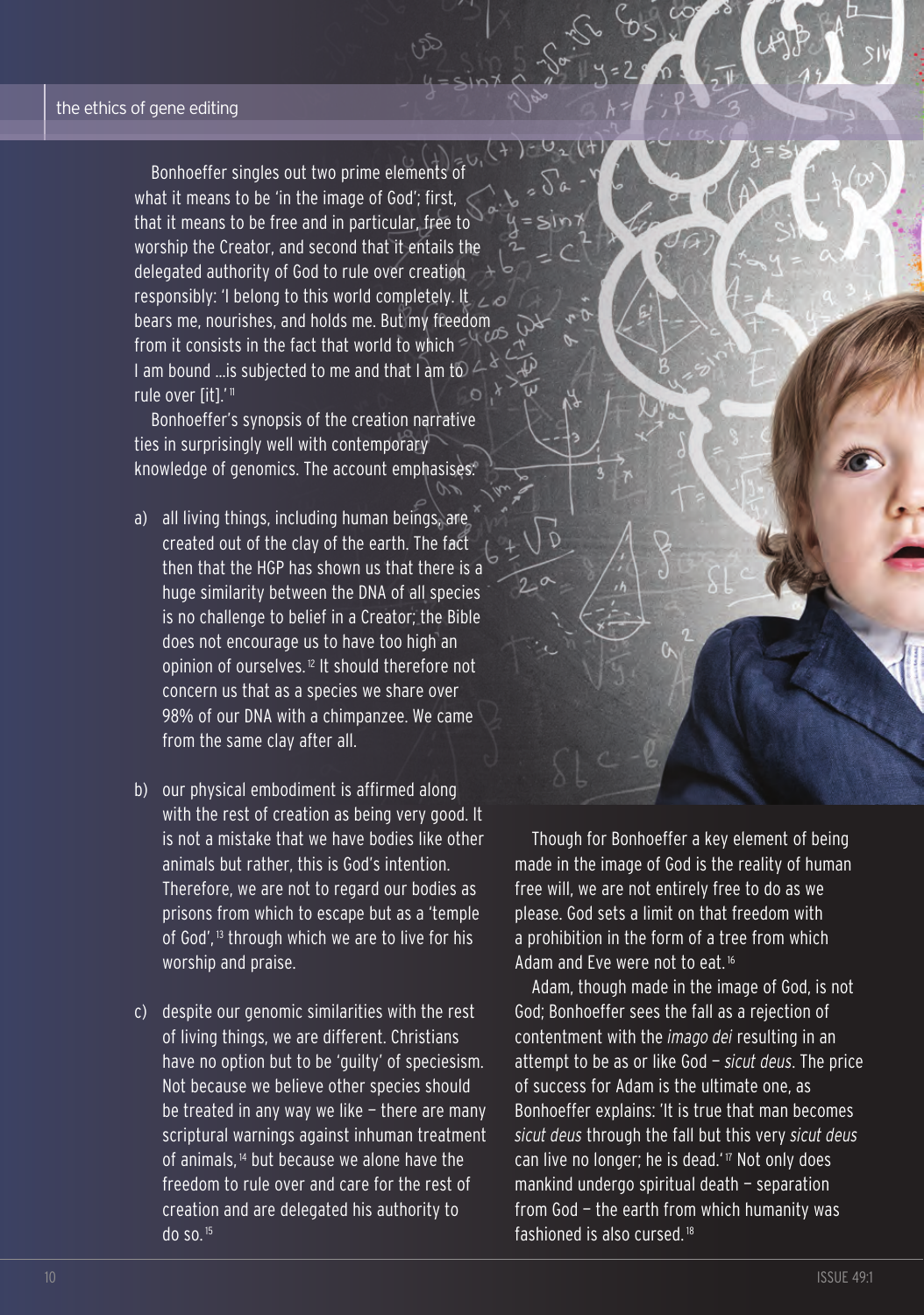## gO FUrtHEr

- $\blacksquare$  Gene editing is arguably the most significant medical advance of the millennium to date and it is certainly here to stay.
- As with health and disease, the distinction between therapy and enhancement is not easy to draw. christian attempts to do so originate from different historic interpretations of the creation and fall.
- While the freedom of the will is a key element of being in the image of God, we are not entirely free to do as we please.
- New developments in genomics have given rise for more reasons to be cautious about genetic determinism.

between therapy and enhancement is not easy to draw. christian attempts to do so originate from different historic interpretations of the creation and fall. Augustine of Hippo (AD 354-430) understands the fall as entailing the ruin of all humanity as the offspring of Adam, from a state of perfection by Adam's sin of disobedience. this Augustinian schema underpins Professor John Wyatt's analogies of the restored masterpiece and the lego kit.

According to Wyatt, 'Our bodies do not come to us value free. They are instead wonderful, original artistic masterpieces which reflect the meticulous design and order imposed by a creator's will and purpose.<sup>' 21</sup> This original masterpiece has however become defaced by the effects of the fall and the task of medicine is to renew the body back to the creator's original intentions, just as an art restorer does with a damaged painting.

Wyatt contrasts this with the 'lego kit' view. 'there is no right or wrong way to put the pieces together. There is no masterplan from the designer. there is no ethical basis of lego construction. You can do what you like. In fact, as the advert says "The only limit is your imagination"". $22$ 

Furthermore, since there is no natural order within a random, mechanistic view of humanity, the difference between natural and enhanced is obliterated completely.

In the light of bonhoeffer's analysis, one of the ways we might attempt to discern an ethic of genome editing is to determine whether what is proposed is appropriate to undertake as creatures made in god's image or whether it constitutes an attempt to usurp God's place.

## identity, healing and enhancement

'It is a profound misunderstanding of the human condition to think we can optimise ourselves in such a way that all human suffering is abolished', insists Maureen Junker-Kenny. <sup>19</sup> 'It is not good to be alone'<sup>20</sup> is the first thing in the creation account that god declared was not good. Our relationships remain a fundamental human need regardless of how high spec our selfish genes might be.

As with health and disease, the distinction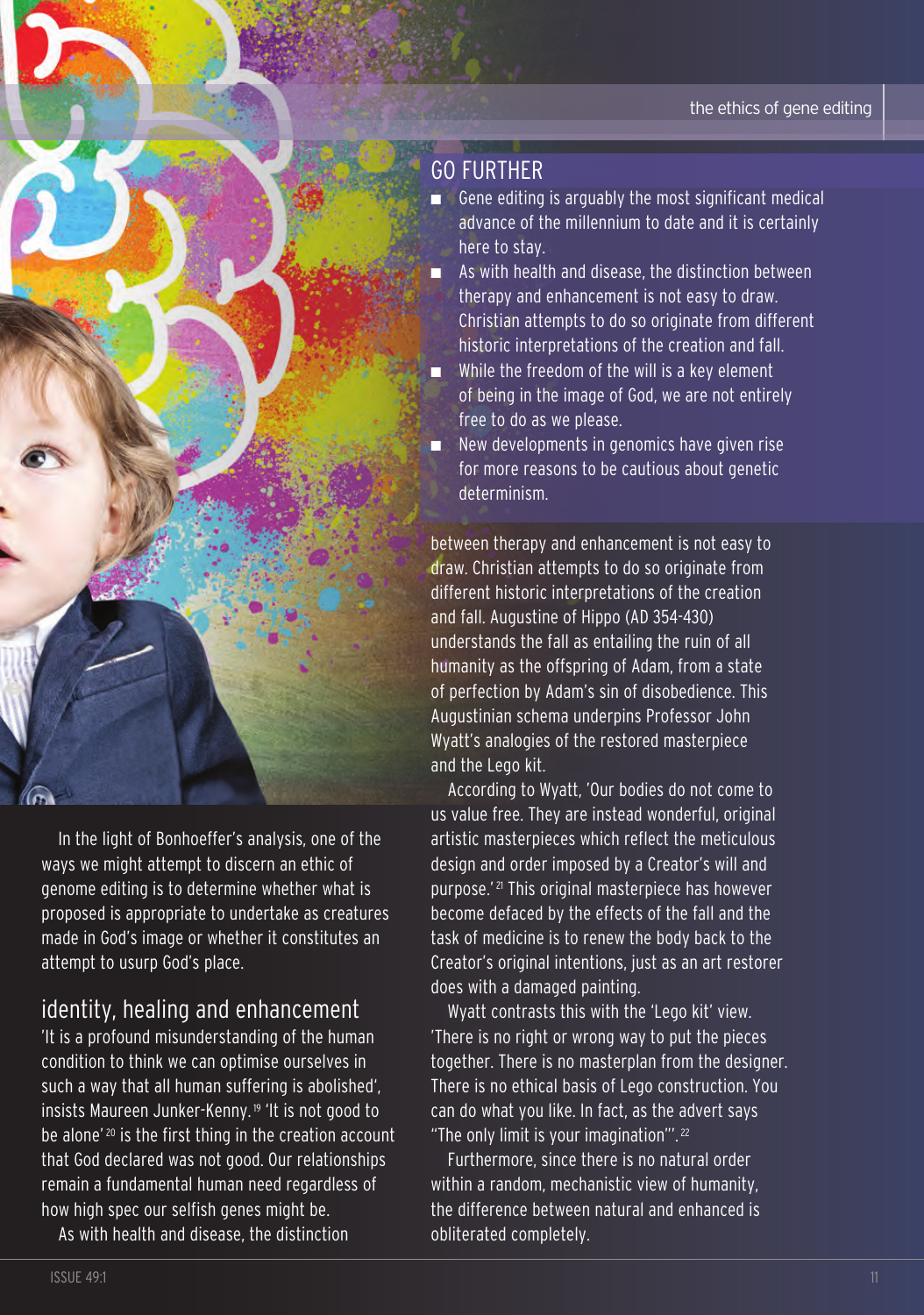A different view, however, was taken by an earlier Christian theologian, Irenaeus (AD 130-202), who viewed the creation of Adam and Eve as a work in progress.<sup>23</sup> The first stage  $-$  that of being in the image of god — is complete. However, mankind is not yet mature and hence imperfect. Thus God's declaration of his creation as 'very good' did not mean for Irenaeus that the world was free from imperfection but that it was perfectly suited to God's purpose of developing us into his likeness. Ironically the very thing that constitutes the essence of sin for Bonhoeffer - mankind seeking to be like God - becomes the purpose of God for mankind in Irenaean thought. <sup>24</sup>

# though our genes do influence everything about us, they do not determine everything we do

the Irenaean Adam has proven very attractive to many contemporary theologians such as Ronald cole turner who sees gene editing as having a legitimate role for mankind as partners with God in co-creating our own development: '...the question of the human creature as creator [or 'co-creator'] who contributes to the divine work of creation through new technology, remains an open question, more urgent than ever.' <sup>25</sup>

#### genetic determinism

christianity contends that we are more than the sum of our parts, including our DNA base-pairs. However scientists have often embraced a rather fundamentalist genetic determinism. Francis crick famously summarised such a view that '*You*, your joys and your sorrows, your memories and your ambitions, your sense of identity and free will, are –in fact no more than the behaviour of a vast assembly of nerve cells and their associated molecules'. <sup>26</sup>

Jockemsen points out several problems here: 'If the DNA sequence contains a message, this presupposes a meaning in the message which

cannot be generated by the mechanism which translates it. Furthermore the DNA has not generated the translation mechanism since in order to be expressed it needs that mechanism. The genetic message itself "needs an explanation both a final and causal one".<sup>'27</sup>

new developments in genomics have given rise to more reasons for caution around genetic determinism such as the evidence that non-coding RNAs (ncRNAs) and their effects are influenced by environmental factors including smoking. <sup>28</sup> So with both the majority of DNA not coding for proteins and environmental factors influencing the ncRNAs' control of protein-coding DNA, the central dogma of molecular biology of one gene/one protein is increasingly untenable.

This is without taking into account the exploding field of epigenetics. Epigenetics is a field which has borne a range of definitions. Perhaps the simplest is 'the study of heritable changes in gene function that cannot be explained by changes in DNA sequence'. The key point here is that changes to the DNA other than mutations of DNA sequencing, can influence phenotypic changes, some of which are heritable.

Where does this leave us theologically in relation to our human responsibility before god? It surely confirms that though our genes do influence everything about us, they do not determine everything we do.

#### a christian view of gene editing

gene editing is arguably the most significant medical advance of the millennium to date and it is certainly here to stay. christians are likely to take differing views on particular aspects of it depending on how Augustinian or Irenaean their theology. the goal of healing or enhancement will be another factor in their evaluation, as will the precise details of the technique being used. The correction of a single gene defect either before fertilisation or in the early embryo has already been considered as analogous to fetal surgery in terms of obtaining consent. <sup>29</sup> However most gene